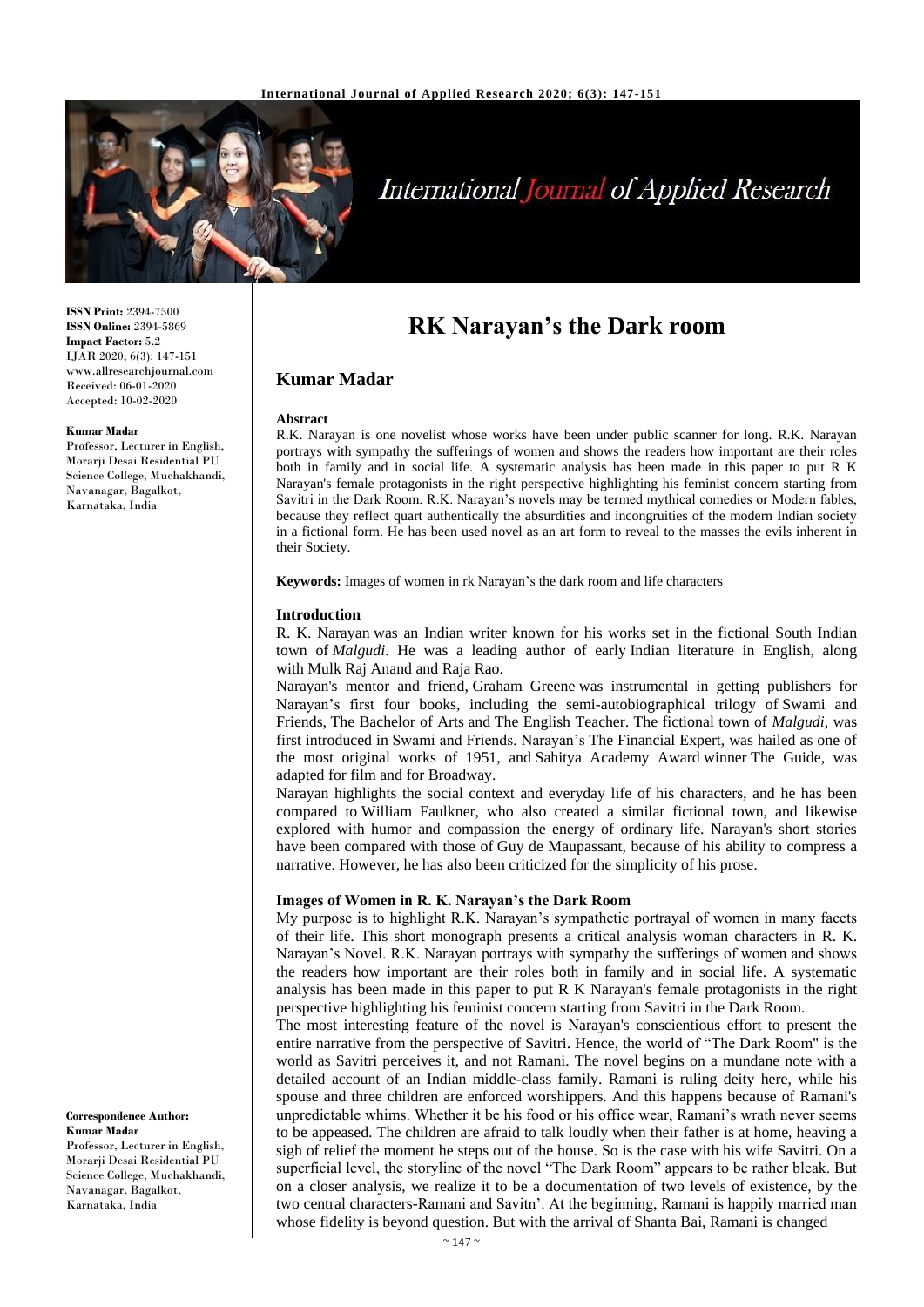man. Likewise Savitri unquestioning, submissive female presence of Ramani's household transgresses her boundaries of a model wife and Daves questioning the validity of conjugal fidelity of her husband.

Pompous and proud of his acquired position in the company Englandia insurance; Ramani is of little use both to his wife and children. His presence in the cause of awe to the household and only with his departure to office every day, do the other inmates find time to relax and breathe freely. To worsen matters. Ramani is infatuated by Shanta Bai who joins his company is the first female probationer. Savitri feigns ignorance initially, but finally when Ramani fails to turn up one night. She decides to strike back. Unlike the previous occasions when she had sought refuge in the "dark room" of the house, she now dares to venture out, to the dark room of a local temple. This dark room, therefore, has a different connotation in a different context. The difference is. Savitri here has chosen the dark room of the temple willingly, with a feeling of acquired emancipation while, in the former case, the refuge of dark room is enforced upon her.

From the days of the Ramayana, Indian women have sought the recluse of a dark room to score a point in familial matters. Savitri's effort to bring back her wayward husband to her folds by retiring to the dark room is both strategic and propitious (at least that is what she likes to believe). But her strategy fails and Ramani does not bother to appear of parental estrangement.

They realize that something is wrong between their parents, but fail to fathom out the exact cause, for they are too young and inexperienced. Finally, Savitri decides to leave the house for good. And it is at this point we perceive the emergence of a different Savitri. This transformation is so marked that Savitri herself is amazed. "Am I the same old Savitri or am I someone else". Walking down the streets Savitri is at loss and ultimately, unable to come to terms with reality, chooses to commit suicide. Lady luck in the form of a Black 5mith-cum-burglar saves her and she decides to dwell in a nearby village temple. In two days" time, however, the thought of her suffering children overpowers her and she returns home. The children are naturally overjoyed and puzzled servants remain puzzled. But Ramani feigning ignorance of her absence remains as unconcerned as before. Consequently, Savitri finds herself in the same predicament.

Prior to Shanta Bai's arrival Savitri appears to be a normal housewife who is in full command of her household. Accept a few digressions, in the form of Ramani's rebukes she proves to be quite in tune with her husband regarding the workings of the household as a mistress. Savitri rants at the servants whenever she feels they are lacking in subservience and is unbending enough, in allowing the cook enough liberty to add ingredients according to his likings. Added to it, she has a nasty ward for them for every little cause and when necessary, does not desist even from overtaxing them. If Ramani finds the dishes served insipid, it is the servants who bear the brunt-a natural scenario in every middle-class Indian house hold.

"Not exactly bad Perhaps you would have done well to reduce the tamarind in the sauce. Your master does not like tamarind very much". Life apparently remains placid and event full for long in the codified world of Malgudi, and Savitri does not seem to be quite unhappy with her plight. Worrying about her children trying incessantly to pacify the

wrath of her husband and times talking to the ladies of the extension seems to be her only preoccupations. But does she willingly submit herself to the tedium of her existence? That is the million dollar question Narayan poses before his readers from the very inception of the narrative. We realize that Savitri is different from both Janamma and Gangu, the two other representative of her class. Unlike them Savitri clearly manifests her discontent by questioning the validity of her monotonous existence. Undergoing the tedium of everyday life, she often questions her self- "does life comprise of only filling one's stomach and then again worrying about ways of filling it the next time"? Yet, she complies out of compulsion, because that is her expected role in the household. In contrast, neither Gangu nor Janamma ever bothers to raise such disconcerting questions in fact, neither of them aware of it. But Savitri, right from the start, is keenly aware of the noose trap that has bound her to her husband's family. Therefore, the presence of Both Gangu and Janamma's serves two fold purpose in the narrative one, "to provide the reader with a reasonably complete picture of women in an orthodox milieu of Indian society", i.e. upper caste, middle class Malgudi in the later 1930s,

Gangu we are told, is an eccentric woman whose scholarly husband teaches her the values of women's rights. This, in a way, destroys her inhibitions. Savitri does not quite approve of her free think in, yet tolerates her because "Gangu was tolerated in the extension: she was interesting: With all her talk she was very religious, visiting the temple regularly and she was not immoral". Gangu's interesting talks fascinate Savitri but do not really influence her. Janamma, on the other hand, represents the orthodox and traditional word of Malgudi who never dreams of opposing her husband or arguing with pim. She believes that her husband is her sole master who can never err. And subservience as a wife is her basic duty towards him. But Savitri does not belong to the class of either Gangu or Janamma. She is clearly different from them. Despite her submissiveness, she has her head placed firmly over her shoulder or else such question would never plague her-'does life comprise of only filling one's stomach and then again worrying about ways of filling it the next time'? Yet, when crisis strikes, Savitri turns to Janamma and seeks her advice because she is convinced that those advices will be in keeping with wifely decorum. But within, Savitri never really cares to follow the beaten track of Janamma where a wife is a slaved cheerfully for her husband who had three concubines at home.

Ramani asked at home, 'What happened to spare cot we had?'... Send for it. I want it for the office. We are going to fit up a guest's room'. If it is for the office, buy a cot with your office money. Why should we give ours?' she dared to suggest this amendment because it was one of his goodhumored evenings.

It is Shanta Bai's defiance of the existing patriarchal order that actually captivates Ramani during the interview when she candidly admits to Ramani, "if l had a family to hinder me l shouldn't have come here with my application'. She is presumed to have done away with all sorts of family ties, husband parents, and siblings' *et al*. "by defying and despising the traditional values." Her drive enthralls Ramani as he remarks, "Yours is a very interesting story". Fair complexion coupled with guts, she simply mesmerizes him and he does not even care to authenticate her story. "He liked her pluck". After all, pluck is an admirable quality in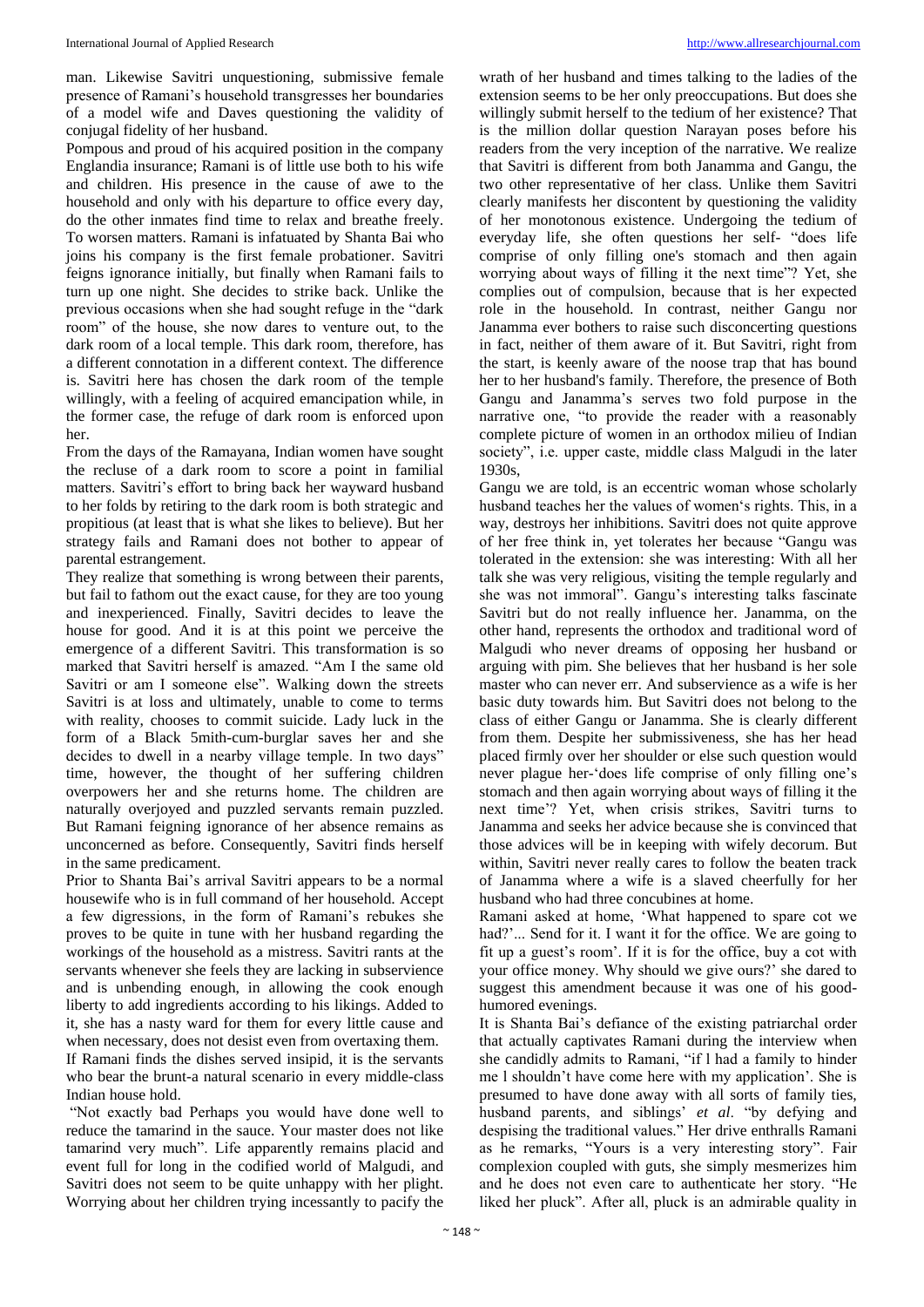one's mistress while blasphemous in a wife! While Shant Bai, much in keeping with her image, seems absolutely impervious to everything else other than fulfilling personal ambitions. Feigning ignorance to Ramani`s material status continues to entice him further to her end justifies the means, and not the other way round. She combines her feminine justifies the means, and not the other way round. "She combines her feminine independence with a shrewd opportunism that characteristically belongs to the new civilization' comments Jayant Biswal. Self-indulgence is her philosophy of life. Hence even though aware of her existence being palpably threatened without the benevolence of Ramani, she dreams of owning a Baby Austin. And it is this attitude of hers which Biswal terms as the product of 'New civilization', is at odds with the social set-up of Malgudi. Unlike Savitri, she dares to abandon her drunken husband and her family as a mark of protest against her race. But she carries her newfound liberty to achieve a perverted goal-breaking a family to satiate her growing materialistic thirsts.

Ramani, however, fails to fathom out her exact stand in this regard. What makes Shanta Bai's presence significant in the novel is the author's dear intention to establish the fraudulence inherent in Ramani. At home in the company of Savitri Ramani remains cool and aloof, decidedly maintaining a distance. But in the presence of Shanta Bai, he epitomizes servility-ready to convent himself to a toy in her hands: 'I will see if the probationary period cannot be cut down, and if the stipend cannot be put up a bit. But that's all by and by. You must rest assured that your interests will have the best support and protection possible.' It is really hard to believe that Ramani is capable of uttering such sugar coated sentences to his subordinate the inherent hypocrisy of the Indian middle class men.

Savitri's worst suspicions are cannoned and not knowing what to do, she initially decides to mend her appearance, which till then was vastly neglected. Believing in the ancient adage that feminine charms lure back an errant husband, Savitri decides to dress up as a young bride. But, as ill luck would have it, the evening Savitri is thus adorned to charm Ramani, he chooses to spend it with Shanta Bai And Savitri, not knowing how to express her disillusionment stays awaken the whole night. Expectedly, therefore, when during the following night Ramani appears only for dinner. Savrtri works herself up to serve him an ultimatum. Serving dinner silently, she allows him to settle and then threatens him with. "This sort of thing has to stop understand"? Ramani pretends unawareness but Savitri is unremitting. "I'm not going to, till you promise to come to your senses. She stood hardly beside his cot". Ramani is taken could a dormouse like her react like this? He tries enticing and coaxing and Savitri momentarily loses her edge. Ramani feels relieved at the fact the crisis has blown off so easily. But savitri's subservience is short lived. The moment he refuses to renounce Shanta Bail, she is back to her former self, "You won't give up this harlot", and she yells drawing her up. "You are not having me and her at the same time, understand? I go out of this house this minute. She does exactly that. But before walking out, she makes a desperate effort to take sway her children with her; but Ramani intervene and she has to leave empty handed. Before parting, however she serves her challenge.

Do you think I am going to stay here? We are responsible of our position: We accept food, shelter and comforts that you

give, and are what we are. Do you think that I will stay in your house, breathe the air of your property, drink the water here and eat food you buy with our money? No I'll starve and die in the open, under the sky, a roof for which we need be obliged to no man "Very well. Take your things and get out this moment." l don't possess anything in this world. What possession can a woman call her own except her body? Everything that she has is her father's husbands or her son's. So take these too...' she removed her diamond earrings, the diamond studs on her nose...

She quietly walks out of the house. All the hereby about a woman accepting her husband's concubine gracefully, narrated to her by Janamma by way of instruction, goes a waste. Savitri is not ready to share her bed with Shanta Bai. On the contrary, she castigates him as impure and refuses to accept his or, for that matter, anyone else's munificence for survival. She realizes for the first time that as a married woman, she is no better than Shanta Bai whom she calls a prostitute. Both have to beg for male benevolence for sustenance and shelter. One who cannot live by herself has not any right to live either, she argues and walks out of the house.

As she walks along, she realizes her helplessness. Sitting on the banks of River Sarayu she reminisces her past. 'Am I the same old Savitri or am I someone else.' She asks herself. She is surprised at her own transformation, yet she cannot gather enough courage to live singly like Shanta Bai. After all, Savrtn' is an Indian woman who cannot think of a life beyond marriage: hence: calamity strikes, she turns fatalistic. It is this transformation of Savitri that has provoked many Critics to compare her with Nora, the protagonist of Ibsen's Doll's House. But Narayan does not prefer Savitri to turn into another Nora, a crusader says P.S. Sundaram.

Refusing to be a discarded drudge, Savitri goes out of the house, not dramatically banging the door like Nora, but fleeing like a hunted animal... Freedom is a tine concept but creatures likes Savitri can do one thing with it commit suicide.

Providence however saves her in the form of a burglar-cum blacksmith Mali He takes her to his house and his wife Ponni welcomes her with open arms Contrary to her middle class friends. Ponni does not have a wagging tongue; hence she does not bother to enquire about her social status or the exact nature of her problem. To Ponni, Savitri is a burning example of patriarchal oppression and it is necessary that she should be rehabilitated instantly. Since Savitri is a verse to charity. Ponni makes it a point search an aloud for Savitri where she can both earn and live respectably.

A new life unfolds before Savitri in the dark room of the temple where she has to labor hard to earn her bread. The old priest makes it point to imprint in Savitri's mind the fact that he is doing her a favor. Her terms of employment are ironically in direct contrast to Shanta Bai's. The latter has found in her employer a paramour because she is ready to shed off social Inhibitions. And because Savitri is not ready to compromise like her, she has to accept the lesser charity.

Savitri is happy at first and tastes the fruits of freedom. "She felt triumphant, she lay with her head at the threshold of the shanty gazing at the blue sky... it enhanced one's sense of victory." At last, she feels that she has found a way of living alone and not be obliged to any man for sustenance. But is she really free? Shutting from one dark room to another Lying In the darkness of the antechamber of the temple, she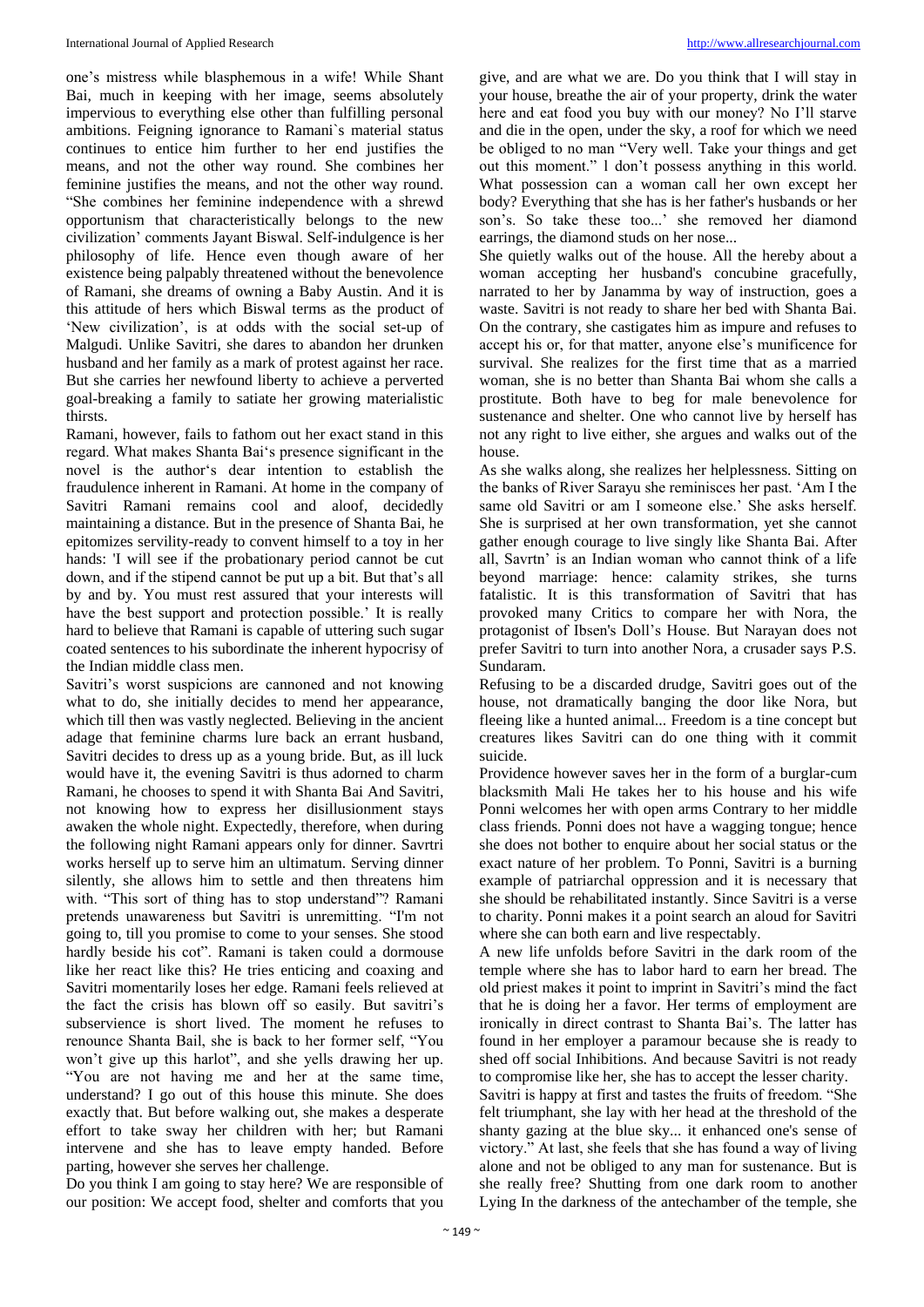realizes that both the dark rooms are actually a part of sacred social Institutions. The dark room of her house merely shelters her from the outside world; while the dark room of the temple exposes her vulnerability. And none of these rooms, for that matter, ere above women's repression. Hence after a day's trial, when poignant longing for her children almost overpowers her. She decides to return:

Savitri is certainly not a feminist in the modern sense of the world. Because she is not yet prepared to undertake the uncertainties and hardship that threaten to come their way, but can one refute her fear of living alone. A middle class Indian girl is nurtured in such a way that she never has to undergo the pain of living alone and how can Savitri be a deviation? The comfort to which Narayan makes a passing reference is actually the comfort of gregarious existence and it is this comfort which is missing in Savitri's life. How can she change this perception overnight? It is therefore inevitable that she has to return home but not without remonstration. Plainly she is shamed of her pitiful plight.

As the hours advanced and the stillness grew deeper, her fears also increased. She was furious with herself at this: 'What despicable creations of God are we that we can't exist without support. I am like a bamboo pole which cannot stand without a wall to support it.'

She is not Shanta Bai and has no intention to shed off her inhibitions and responsibilities alike. And the support she is seeking is both valid and legal. No one can really deny her that. The respectful husband wife relationship, which is the dream of every married woman, remains unfulfilled for Savitri till the end. Yet, she has to return because she is unable to live alone. Before returning home, finally, she visits Ponni to thank her. Ponni has after all taught her a lesson of holding her head high. Henceforth, this is what she will try to do. On returning home, she is happy to see her children safe and sound. Yet, the earlier hankering of a stressed out mother is markedly absent in her now. "A Part of me is dead' she reflected. It is as if a part of her former self has simply disintegrated. What is left now is commitment and dutifulness of a mother and a wife, nothing more. Separation has taught her one great lesson which ultimately helps her to sustain till the end: She would harden herself not be yearn of them. She would pray for them at the shrine night and day, and God would protect them: they could grow, go their ways and tackle life as fate had ordained for each of them. What was this foolish yearning for children, this dragging attachment? One ought to do one's duty and then drift away. (Karmanya Vadhikareste Mafaleshu Kadachana the Gita) Did the birds and the animals worry about their young ones after they had learnt how to move?

And it is this lesson that really differentiates her from Nora of Doll's House Being an Indian woman, Savitri has genetically imbibed this great learning and also the ultimate knowledge of life, What was this foolish yearning for children, this dragging attachment? One ought to do one's duty and then drift away-from The Gita Ponni also proves to be a better human being, compared to all the upper caste middle class women of Malgudi in her ready acceptance of Savitri. Her edge over Savitri, however, is clearly born from her economic autonomy and that is what demarcates her from this Brahmin housewife. She has no inhibitions either to stifle her feelings and hence she can easily rebuke the priest for being over inquisitive about Savitri's post.

The basic difference between "The English Teacher" and "The Dark Room" is the difference between the two male characters, To Ramani, Savitri is nothing but an extension of his personal property that can be both used and misused according to circumstances and personal whims. But Susila, being Krishna's spiritual partner, the question of repression never arises. Therefore, contrary to Savitri who is constantly on tenterhooks when Ramani is around Susila never feels threatened in the little haven of delight? Again, contrary to Savitri's attitude towards her children, neither is Susila over protective about her daughter, because Krishana appears to be an ideal father. It is not that Ramani does not love his. Hence, it is Savitri's prerogative to look after them properly and when need even pamper them to a certain extent. Can we then attribute these distinctive deviations to the academic divergences between the two protagonists? Krishna is a college teacher with an MA in English, while Ramani is an insurance executive with little accomplishments. Does the author by any chance try to hint here that their difference of attitude is born out of their disparity in academic attainments? Even in The Dark Room. Gangu's husband is an educated youth teaching in a school, and hence, has a liberal outlook. So is it plausible that Narayan's emphasis on academic achievement is meant to convey the fact that education improves man qualitatively? Nowhere has Narayan stated this fact explicitly though. It is purely a personal assumption following the existing belief rampant among middle-class Indians that education uplifts a man qualitatively. This fascination for university degree was stronger in the previous century as we find in the writing of the authors of that period. So it will not be wrong to presume that Narayan's favor too was tilted towards the educated youth.

In short, will it be wrong then to presume that both the novels "The English Teacher" and "The Dark Room" are actually two sides of the same coin-the dictatorial patriarchy? Since one chooses to be sternly authoritarian, the ambience is that of hostility, while the other being cleverly manipulative in its benevolent disposition ensures automatic servility of its female members. otherwise, how does one explain the lacuna between Krishna's and Susila's understanding at the beginning of the second part of the novel when Susila is dead and Krishna while rummaging her steel trunk discovers a completely new facet of her personality? He is astonished to find so many tidbits in the steel trunk. Could it be his wife loved these things so much? He asks himself. Never did he suspect her of harboring an interest in thing like these. So that part of Susila had remained unknown to him as long she was alive. Later on, after her death when he tries to communicate to her spiritually, he becomes aware of all these little unknown facts.

# **Conclusion**

R. K. Narayan is one novelist whose works have been under public scanner for long. Critics have been vocal both against him for him. His simple narrative art form has even been contemptuously termed simplistic by a few contemporary Indian writers. Yet, one cannot simple ignore his major contribution in development of Indian novels written in English. R.K. Narayan's novels may be termed mythical comedies or Modern fables, because they reflect quart authentically the absurdities and incongruities of the modern Indian society in a fictional form. He has been used novel as